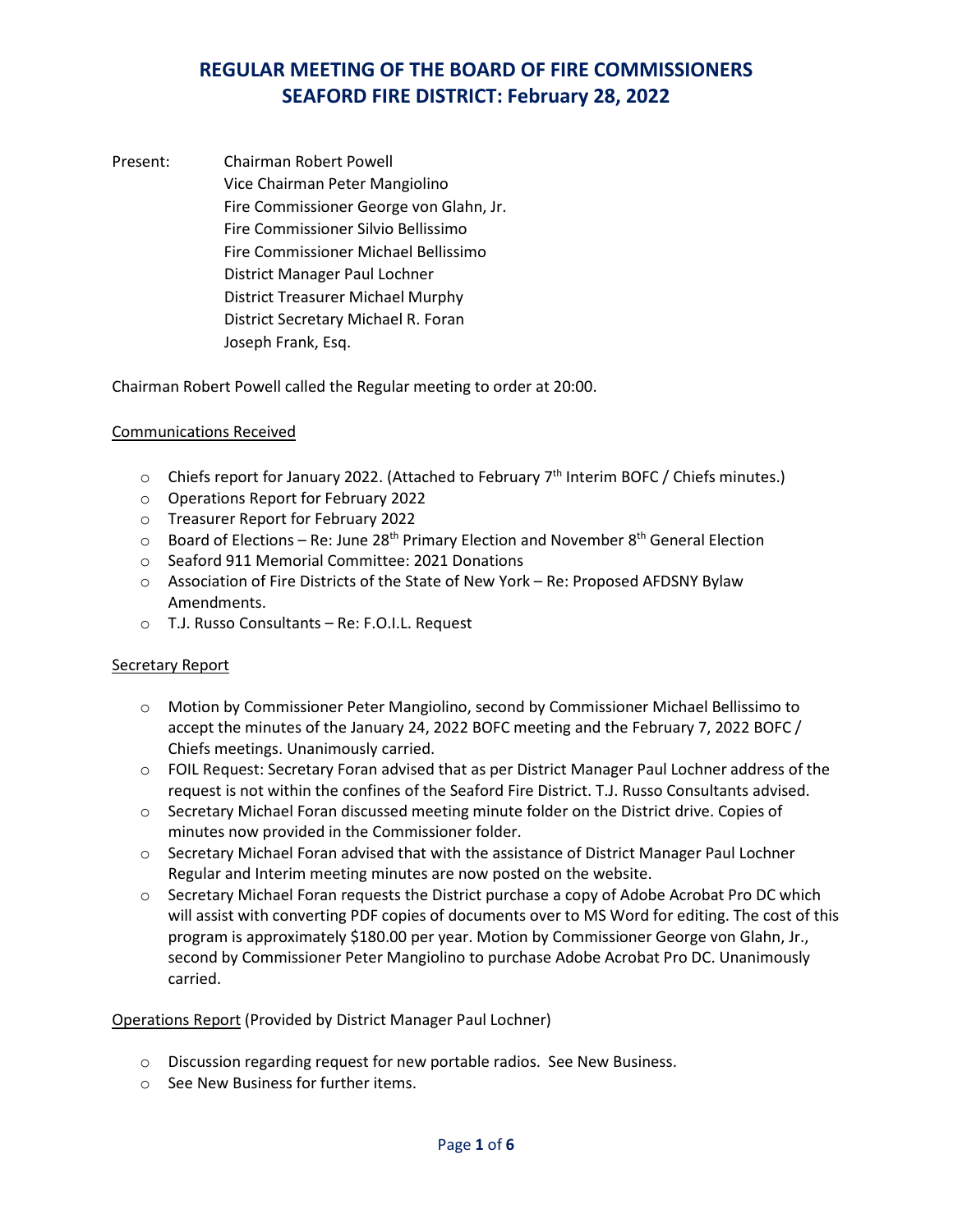Legal Report (Provided by Joseph Frank, Esq.)

- $\circ$  3844 Waverly Ave. property. Plot subdivision with Nassau County Planning Commission pending.
- $\circ$  Counsel advised the ability to hold remote public meetings extended until at least March 16, 2022 by executive order per NYS Governor Hochul.
- $\circ$  Counsel advised that the use of masks within a public building is now a local decision.
- o Discussion regarding lease with the Seaford Volunteer Exempt Firemen's Benevolent Association for property across from 2170 Southard Ave., Seaford, NY. Counsel to draft new lease and provide to the District.

### Treasurer Report

- o General Fund Warrant: \$95,768.78
- o Apparatus Warrant: \$0.00
- o Building Warrant: \$0.00
- o Motions
	- o At the request of the Treasurer motion by Commissioner George von Glahn, Jr., second by Commissioner Silvio Bellissimo to increase 2021 Repairs to Building \$1,000,00 and decrease Radio Equipment \$1,000.00; increase Medical \$2,100.00 and decrease Workman's Compensation \$2,100.00 Unanimously carried.
	- o At the request of the Treasurer motion by Commissioner George von Glahn, Jr., second by Commissioner Peter Mangiolino to transfer \$340,804.78 Dormitory Authority – State of New York grant for HQ Generator Installation from General Savings to Capital Reserve – Buildings, which funded this project. Unanimously carried.
	- $\circ$  At the request of the Treasurer motion by Commissioner Silvio Bellissimo, second by Commissioner Peter Mangiolino to close permissive referendum to for HQ Renovation and Network Installation project, approved 2/24/21, published 3/4/21 with authorization to expend up to \$150,000.00; \$48,251.61 was actually expended and no further expenditures are to be made against this permissive referendum. Unanimously carried.
	- $\circ$  At the request of the Treasurer motion by Chairman Robert Powell, second by Commissioner Silvio Bellissimo to close permissive referendum to for 3844 Waverly Ave. Seaford, NY property purchase, approved 6/28/21, published 07/08/21 with authorization to expend up to \$725,000.00; \$709,734.58 was actually expended and no further expenditures are to be made against this permissive referendum. Unanimously carried.
	- o Motion by Commissioner Peter Mangiolino, second by Commissioner Silvio Bellissimo to accept Treasurer Report. Unanimously carried.

#### Old Business

 $\circ$  Secretary Michael Foran advises he has not researched into becoming a Notary and will do so as soon as possible.

#### Commissioner Reports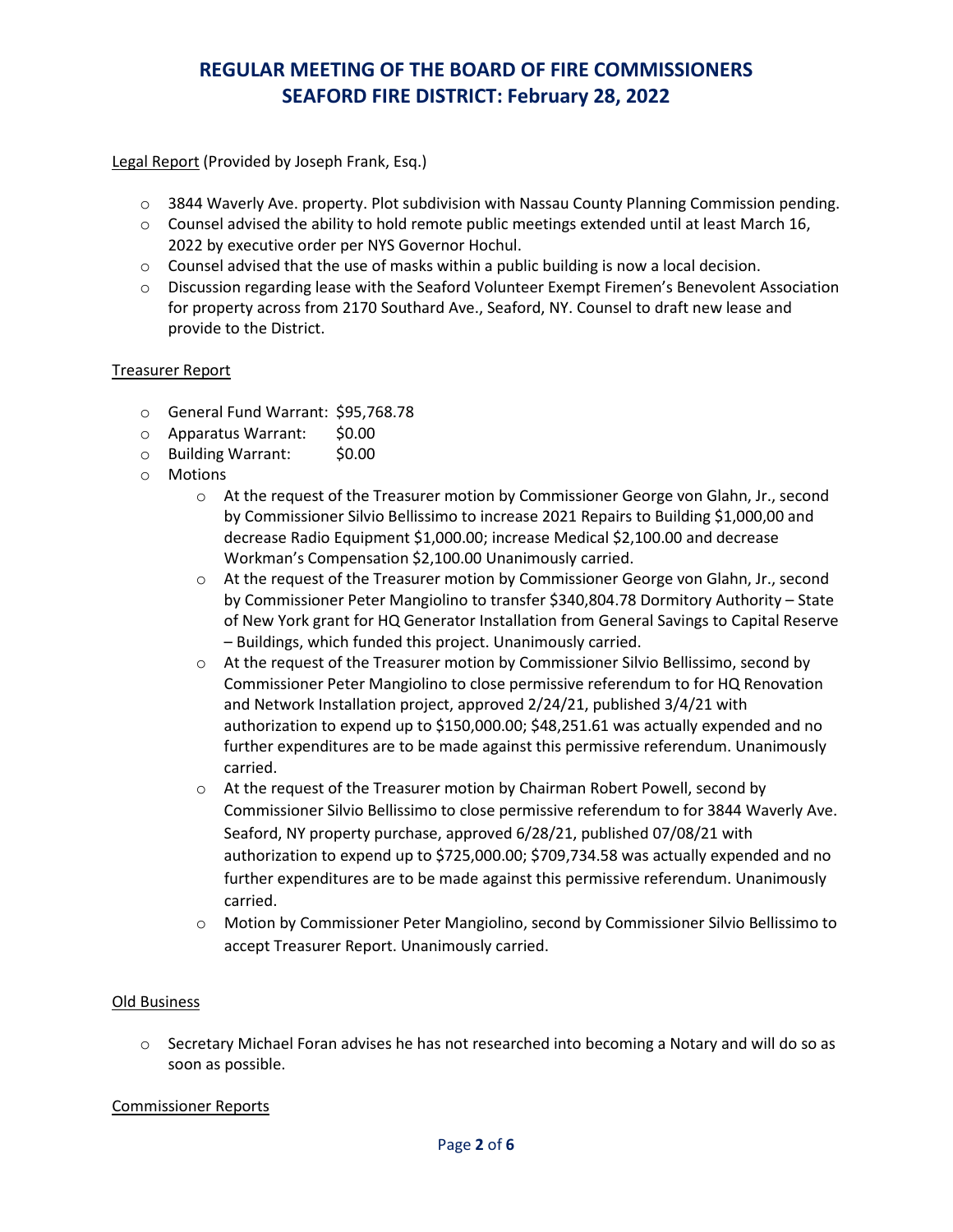#### o **Chairman Robert Powell**

- o Vehicle Maintenance / Portable Equipment
	- o New Engine 682 is progressing nicely. Once at Gabrielli Truck Sales pump will be tested prior to delivery to the District.
		- o Commissioner George von Glahn Jr. discussed pending Chief's request to replace hose on Engine 681 and Engine 682. Chairman Robert Powell advised District Manager Paul Lochner to discuss with Chiefs Office and have formal request provided at the March BOFC / Chiefs meeting.

### o **Vice Chairman Peter Mangiolino**

- o Uniforms / PPE
	- o No report.
- o Medicals / Medical Director
	- o Medicals in progress. Continuing troubles with members being billed directly for blood work, lost blood work and other issues. Advised that effective immediately new members and District physicals in 2023 will be performed by Dr. Fogel, 896 N. Broadway, Massapequa, NY.
- o EMS
	- o Usual purchases.
	- o Questionnaire requesting residence needs (i.e. disabilities, special conditions, etc.) drafted. Due to costs going to use local printer and distribution.
- o District Employees
	- o No report.

#### o **Commissioner George von Glahn, Jr.**

- o Grants
	- o \$340,804.78 received from DASNY Generator project.
- o Legal
	- o No further updates to Counsel report.
- o Physical Fitness
	- o No report.
- o Building Maintenance
	- o See Operation Report
- o Public Relations / Member Retention
	- o No report.
- o LOSAP
	- o Completed 2021 LOSAP.

#### o **Commissioner Silvio Bellissimo**

- o Insurance
	- o No report.
- o Travel
	- o AFDSNY in Verona, NY from May 4, 2022 thru May 7, 2022. Tabled to March 28, 2022 BOFC meeting.
- o Inspection / Installation
	- o Members celebrating a decade milestone anniversary beginning at fifty (50) years of service will be allowed one (1) guest table at that year's Installation dinner and will receive a plaque commemorating the event.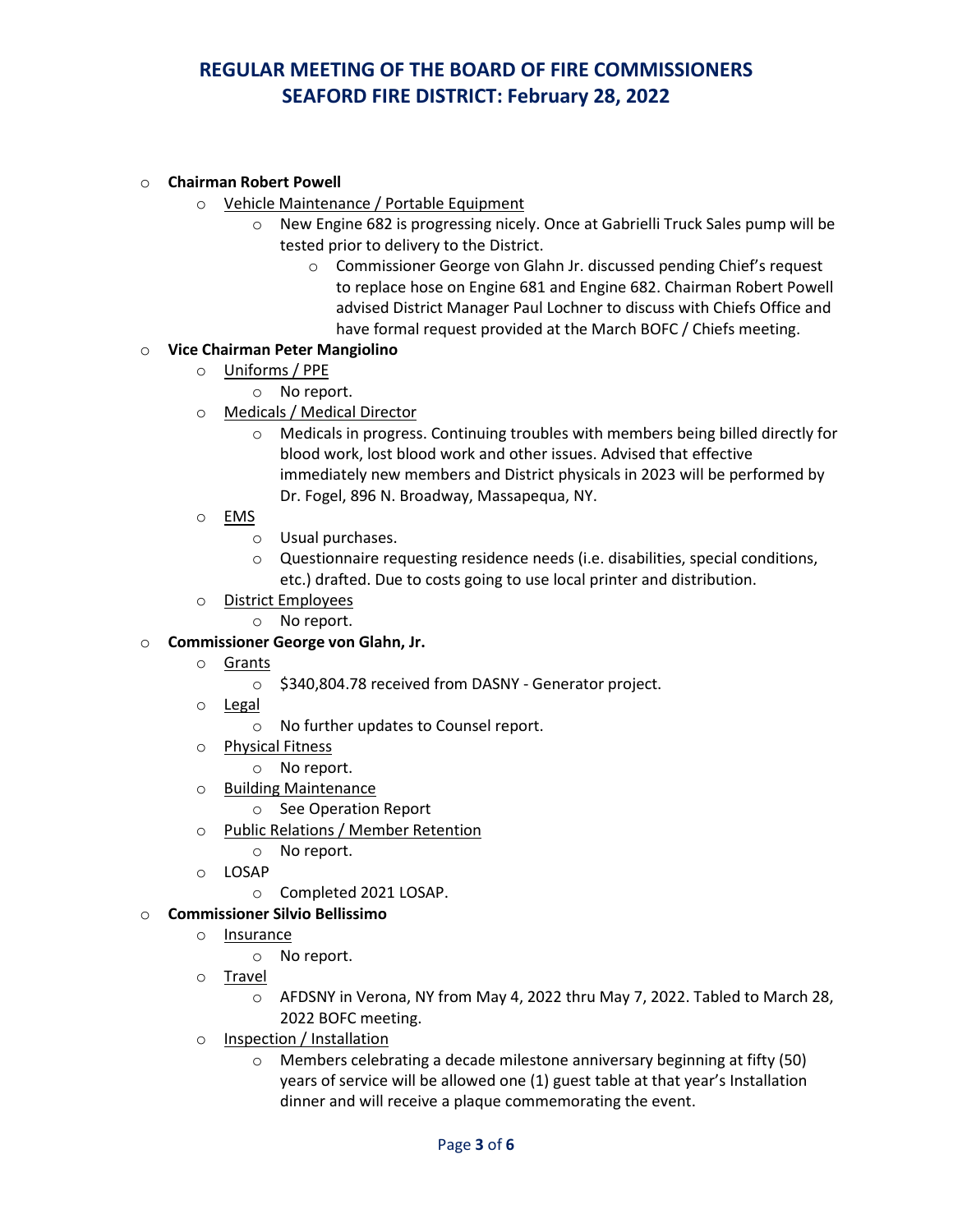o Cell Phones

o No report.

o 3 Towns Training Center

o No report.

- o **Commissioner Michael Bellissimo**
	- o Communications, Radio, IT
		- o No report.
	- o Building Security
		- o No report.
	- o Fire Alarms
		- o No report.
	- o Financial Statements / Audit
		- o See Treasurer's Report.
	- o Bylaws / Policies
		- o See New Business.

#### New Business

- o Motion by Commissioner Silvio Bellissimo, second by Commissioner Michael Bellissimo to move forward with Department Inspection and Election on Thursday, April 7, 2022. Refreshment budget to be set at \$3,000.00. Unanimously carried.
- o Motion by Commissioner Silvio Bellissimo, second by Commissioner Peter Mangiolino to waive four (4) years of active service and two (2) years as a motor pump operator requirements for Salvator Ancona based on his previous fire service experience; hence, making him eligible to run for the position of Lieutenant in the April 7, 2022 election. Unanimously carried.
- o Motion by Commissioner Peter Mangiolino, second by Commissioner Michael Bellissimo to purchase Emergency Communications Radios and Associated Equipment (labor, materials, and delivery), including incidental expenses, advertising, and attorney's fees is estimated at one hundred twenty thousand (\$120,000.00) dollars. Unanimously carried. See attached Resolution.
- o Motion by Commissioner Silvio Bellissimo, second by Commissioner George von Glahn, Jr. to proceed with update of audio visual equipment in the meeting room at a cost of \$23,324.00 through Black Dog Design Consulting.
	- Chairman Robert Powell )Aye
	- **E** Commissioner Peter Mangiolino )Nay
	- **EXP** Commissioner George von Glahn, Jr. (Aye
	- Commissioner Silvio Bellissimo )Aye
	- Commissioner Michael Bellissimo )Aye
	- o Motion carried.
- o Motion by Commissioner Silvio Bellissimo, second by Commissioner George von Glahn, Jr. to hire Tara Pipe Band for upcoming 2022 Parades; March 20, 2022 Wantagh Fire Department St. Patrick's Parade, May 20, 2022 Seaford Memorial Day Parade, August 2022 6<sup>th</sup> Battalion Parade at Merrick Fire Department at a cost of \$1,350.00 per parade. Unanimously carried.
- o Secretary Michael Foran presented newly drafted Marijuana in the Workplace Policy and revised Use of Alcohol Policy. Policies reviewed by Board of Fire Commissioners and motion by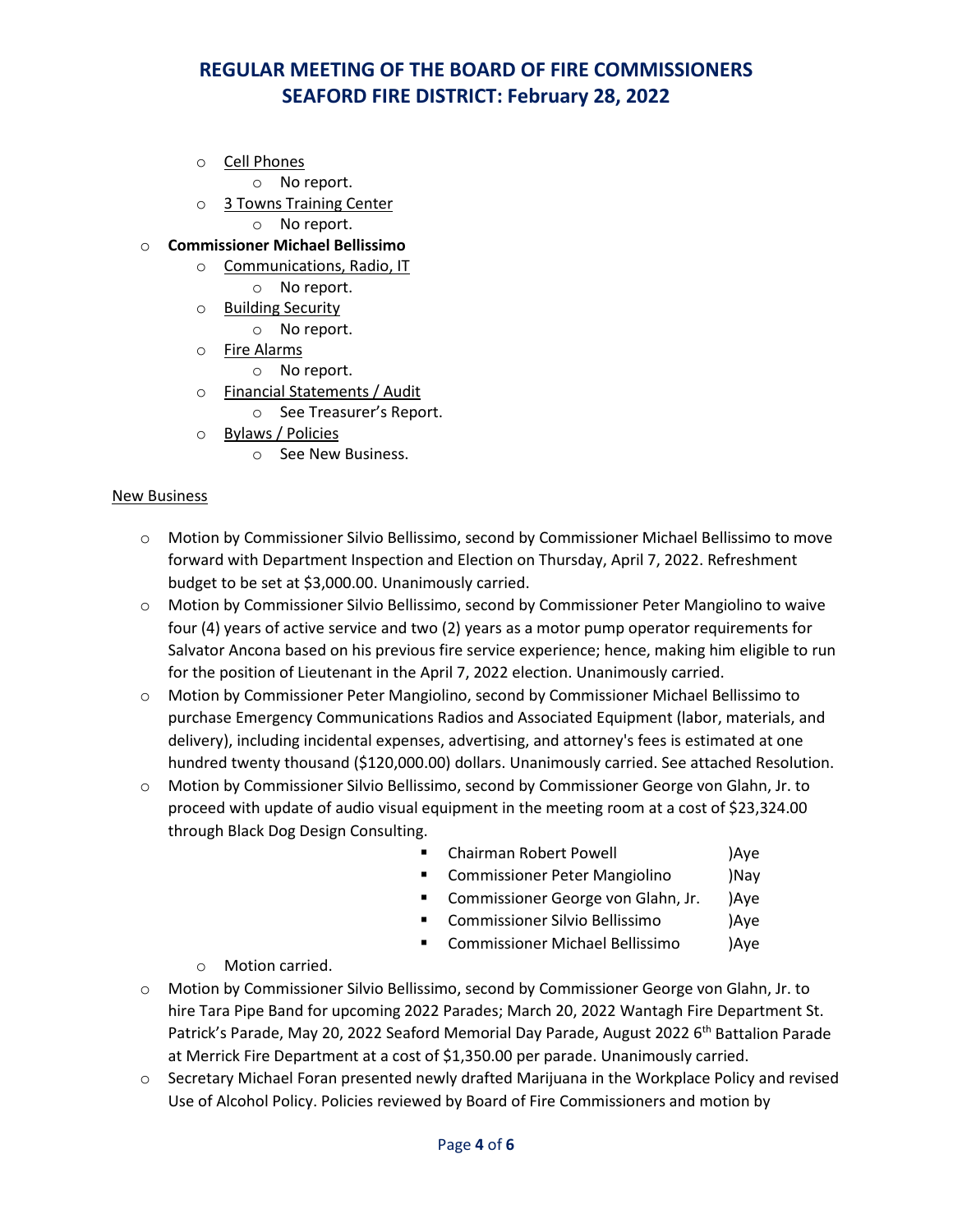Commissioner Peter Mangiolino, second by Commissioner Michael Bellissimo to adopt the policy as presented. Unanimously carried.

- o Motion by Commissioner Peter Mangiolino, second by Commissioner Silvio Bellissimo to revised Article VI – Election of Officers to read, "The Chief of Department shall submit to the Company and Fire District a list of all those who have completed preplans by the January Company meeting." Unanimously carried.
- o Motion by Commissioner Michael Bellissimo, second by Commissioner Silvio Bellissimo to post an Ex-Captain plaque within the building. Discussion ensued. Unanimously carried.
- o Chairman Robert Powell instructed Secretary Michael Foran to provide the Chiefs Office with a letter advising of the times and date for the April 2022 Inspection and Election.

Chiefs' Report (January 2022)

- o BOFC reviewed open items on Chiefs' Report.
	- o Firefighters Medical Leave Letters from member's doctor required.
	- o Need for MPO course.
	- o Signal "32" policy / sign in times.

With no further business to discuss, a motion was made by Commissioner Silvio Bellissimo, second by Commissioner Michael Bellissimo to close the meeting at 21:42 hours. Unanimously carried.

Respectfully submitted,

Michael R-Tour

Michael R. Foran **Secretary** Seaford Fire District